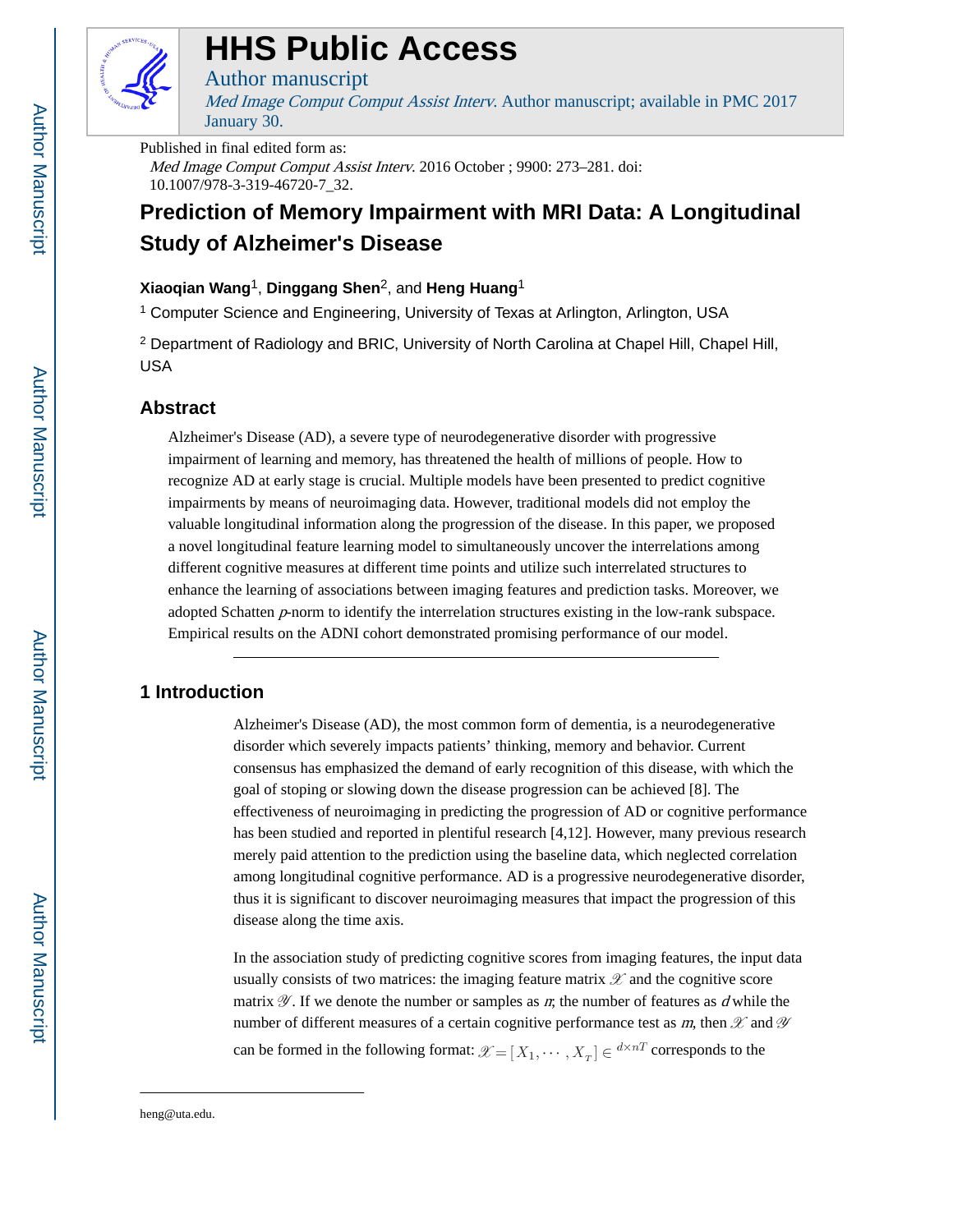imaging features at T consecutive time points where  $X_t \in \mathbb{R}^{d \times n}$  is the imaging marker matrix at the *t*-th time point;  $\mathcal{Y} = [Y_1, \cdots, Y_T] \in \mathbb{R}^{n \times m}$  corresponds to the cognitive scores at T consecutive time points with  $Y_t \in \mathbb{R}^{n \times m}$  denoting the measurement at the t-th time point.

Let's consider the prediction of one cognitive measure at one time point to be one task, then the association study between cognitive scores and imaging features can be regarded as a multi-task problem. Apparently, in our setting of the longitudinal association study, the number of tasks is  $mT$ . The goal of the association study is to find a weight matrix

 $\mathscr{W} = [W_1, \cdots, W_T] \in \mathscr{Q} \times \mathscr{P}$ , which captures the relevant features for predicting the cognitive scores.

A forthright method is to perform linear regression at each time point and determine  $W_t$ separately. However, the linear regression treats all tasks independently and ignores the useful information reserved in the change along the time continuum. Since AD is a progressive neurodegenerative disorder and cognitive performance is an intuitive indication of the disease status, we can reasonably regard the various tasks to be possibly related. In one cognitive experiment, the result of a certain measure at different time points may be correlated and also different cognitive measures at a certain time point may have mutual influence. To excavate the correlations among the cognitive scores, several multi-task models are put forward.

One possible method is the longitudinal  $\ell_{2,1}$ -norm regression model [6,11]. In this model, the introduced  $\ell_{2,1}$ -norm regularization enforces structured sparsity, which helps to detect features related to all the cognitive measures along the whole time axis. Moreover, with the assumption that imaging features may be correlated with each other thus gain an overlap in their effects on brain structure or disease progression, we can use the trace norm (also known as nuclear norm) regularization to impose a low-rank restriction. Also, there are models combining these two regularization terms to enforce the structured sparsity as well as low-rank constraint [13,14].

Indeed, these models impose trace norm regularization to the whole parameter matrix, such that the common subspace globally shared by different prediction tasks can be extracted. However, the longitudinal prediction tasks can be interrelated as different groups. The straightforward way to discover such interrelated groups is to conduct the clustering analysis first and extract the group structures. However, such a heuristic step is independent to the entire longitudinal learning model, thus the detected group structures are not optimal for the longitudinal learning process.

To address this challenging problem, we propose a novel longitudinal structured low-rank learning model to uncover the interrelations among different cognitive measures and utilize the learned interrelated structures to enhance cognitive function prediction tasks.

#### **2 Longitudinal Structured Low-Rank Regression Model**

In our multi-task problem, suppose these  $mT$  tasks come from c groups, where tasks in each group are correlated. We can introduce and optimize a group index matrix set  $Q = \{Q_1, Q_2\}$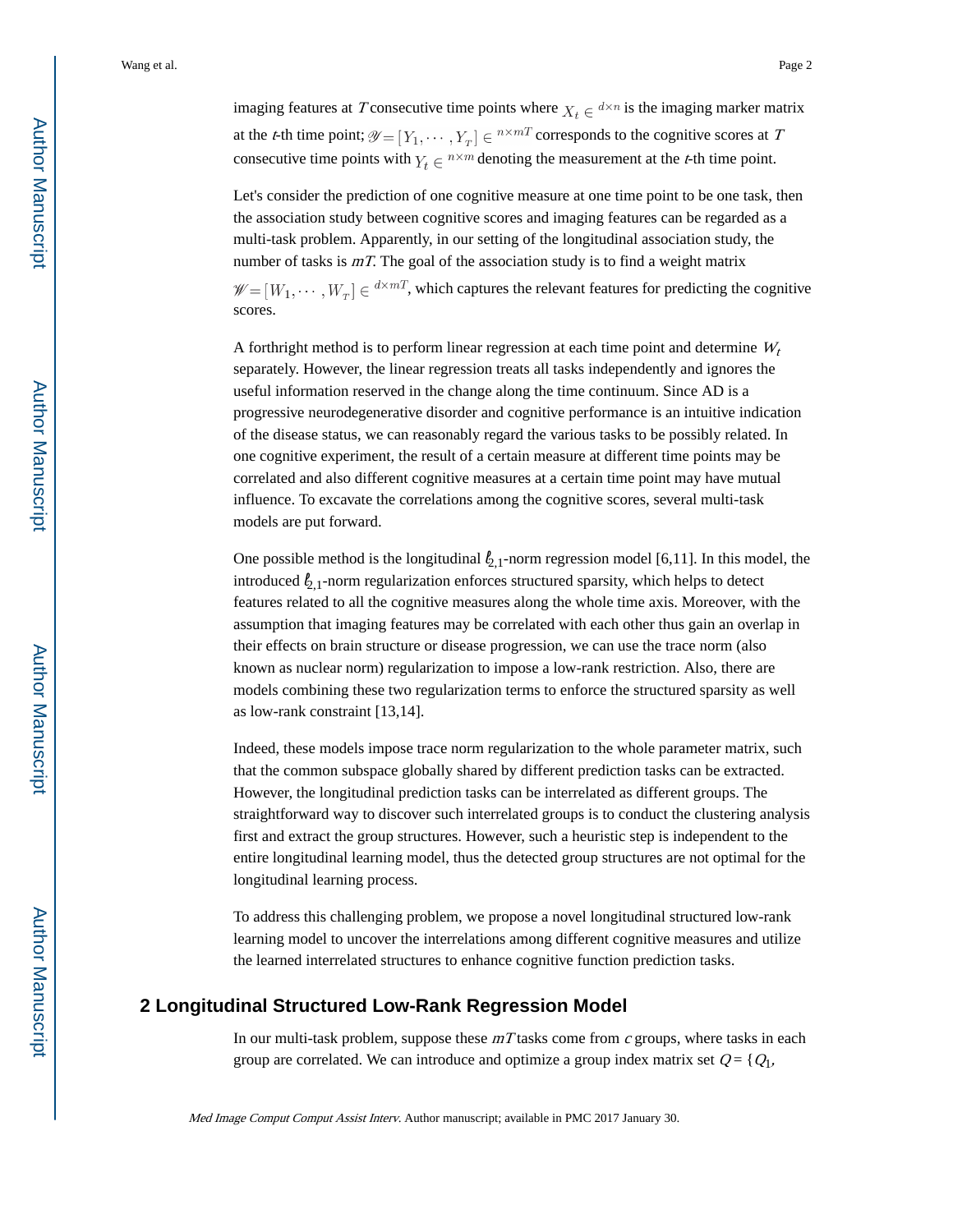$Q_2, \ldots, Q_c$  to discover this group structure. Each  $Q_i$  is a diagonal matrix with  $Q_i \in$  ${0,1}\,mT\times mT$  showing the assignment of tasks to the *i*-th group. For the (*k*, *k*)-th element of  $Q_i$ ,  $(Q_i)_{kk} = 1$  means that the *k*-th task belongs to the *i*-th group while  $(Q_i)_{kk} = 0$  means not. To avoid overlap of groups, we constrain  $\sum_{i=1}^c Q_i = I$ 

Since each group of tasks share correlative dependence, we can reasonably assume the latent subspace of each group maintains a low-rank structure. We impose Schatten- $p$  norm as a low-rank constraint to uncover the common subspace shared by different tasks. According to the discussion below, Schatten  $p$ -norm makes a better approximation of the low-rank constraint than the popular trace norm regularization [7].

For a matrix  $A \in \alpha^{\alpha}$ , suppose  $\sigma_i$  is its *i*-th singular value, then the rank of A can be written as  $rank(A) = \sum_{i=1}^{min\{u_i, v_j\}} \sigma_i^0$ , where  $0^0 = 0$ . And the definition of p-th power Schatten p-

norm  $(0 < p < \infty)$  of A is:  $||A||_{S_p}^p = Tr\left(\left(A^T A\right)^{\frac{p}{2}}\right) = \sum_{i=1}^{min\{d,n\}} \sigma_i^p$ . Specially, when  $p = 1$ , we find the Schatten  $p$ -norm of  $A$  is exactly its trace norm:

.

$$
\|A\|_{S_1} = \left( Tr \left( \left( A^T A \right)^{\frac{1}{2}} \right) \right) = \sum_{i=1}^{min\{d,n\}} \sigma_i = \|A\|_*
$$

So when  $0 < p < 1$ , Schatten *p*-norm is a better low-rank regularization than trace norm. Accordingly, our longitudinal structured low-rank regression model is:

$$
\min_{\mathcal{W}, Q_i|_{i=1}^c \in \{0,1\}^{mT \times mT}, \sum_{i=1}^c Q_i = I^{t=1}} \left\| W_t^T X_t - Y_t \right\|_F^2 + \gamma \sum_{i=1}^c \left( \left\| \mathcal{W} Q_i \right\|_{S_p}^p \right)^l.
$$
\n(1)

In Problem  $(1)$ , the grouping structure tends to be unstable when  $p$  is small, so we add a power parameter l to the regularization term and make our model robust. It is diffcult to solve this new non-convex and non-smooth objective function. In next section, we will propose a novel alternating optimization method for Problem (1).

## **3 Optimization Algorithm for Solving Problem (1)**

According to the property of  $Q_i$  that  $Q_i^2 = Q_i$ , Problem (1) can be rewritten as:

$$
\min_{\mathscr{W}, Q_i|_{i=1}^c \in \{0,1\}^{mT \times mT}, \sum_{i=1}^c Q_i = I^{t=1}} \left\| W_t^T X_t - Y_t \right\|_F^2 + \gamma \sum_{i=1}^c Tr\left(\mathscr{W}^T D_i \mathscr{W} Q_i\right),\tag{2}
$$

where  $D_i$  is defined as:

$$
D_i = \frac{lp}{2} \left( \left\| \mathcal{W} Q_i \right\|_{S_p}^p \right)^{l-1} \left( \mathcal{W} Q_i \mathcal{W}^T \right)^{\frac{p-2}{2}}.
$$
 (3)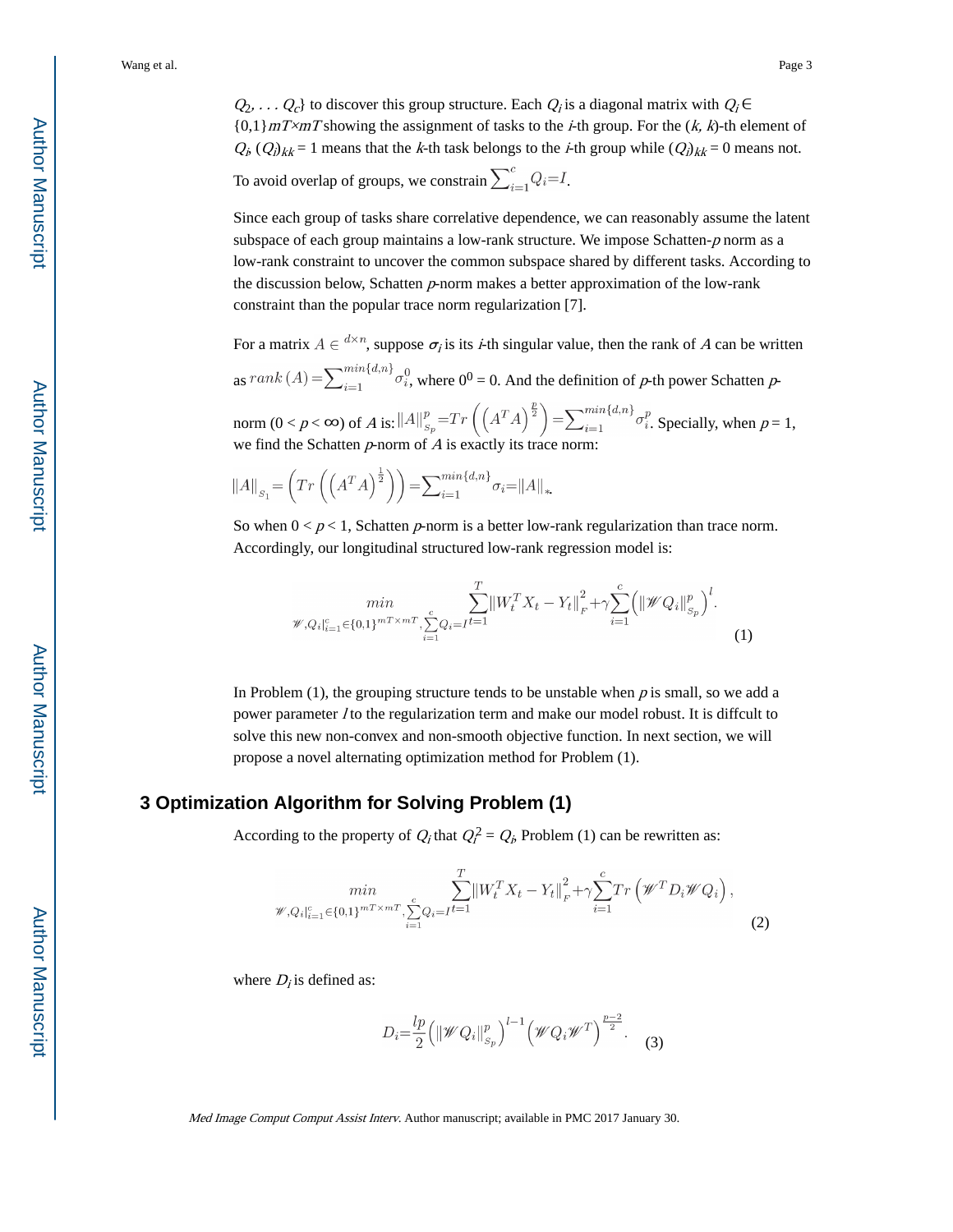We can solve Problem (2) via alternating optimization method.

**The first step** is fixing  $W$  and solving Q, and then Problem (2) becomes:

$$
\min_{Q_i|_{i=1}^c \in \{0,1\}^{mT \times mT}, \sum_{i=1}^c Q_i = I^{i=1}} \sum_{i=1}^c Tr\left(\left(\mathscr{W}^T D_i \mathscr{W}\right) Q_i\right).
$$
\n(4)

Letting  $A_i = \mathcal{W}^T D_i \mathcal{W}$ , then the solution of  $Q_i$  is:

$$
(Q_i)_{kk} = \begin{cases} 1 & i = \arg\min_j (A_j)_{kk} \\ 0 & \text{otherwise} \end{cases} \tag{5}
$$

**The second step** is fixing  $Q$  and solving  $W$ , and then Problem (2) becomes:

$$
\min_{\mathscr{W}} \sum_{t=1}^{T} \|W_t^T X_t - Y_t\|_F^2 + \gamma \sum_{i=1}^{c} Tr\left(\mathscr{W}^T D_i \mathscr{W} Q_i\right). \tag{6}
$$

Denote  $Q_i$  in the format that  $Q_i = diag(Q_{i1}, Q_{i2}, \ldots, Q_{iT})$ . Since  $Tr\left(\mathcal{W}^TD_i\mathcal{W}Q_i\right) = \sum_{t=1}^T Tr\left(W_t^TD_iW_tQ_{it}\right)$ , we can decouple Problem (6) for each *t*:  $\min_{W_t}\left\|W_t^TX_t-Y_t\right\|_F^2 + \gamma \overset{c}{\underset{i=1}{\sum}}Tr\left(W_t^TD_iW_tQ_{it}\right).$ (7)

Problem (7) can be further decoupled for each column of  $W_t$  as follows:

$$
\min_{\left(\mathbf{w_t}\right)_k} \left\| \left(\mathbf{w_t}^T\right)_k X_t - \left(\mathbf{y_t}\right)^k \right\|_2^2 + \gamma \operatorname{Tr} \left( \left(\mathbf{w_t}^T\right)_k \left(\sum_{i=1}^c (Q_{it})_{kk} D_i\right) \left(\mathbf{w_t}\right)_k \right). \tag{8}
$$

Taking derivative w.r.t.  $(\mathbf{w}_t)_k$  in Problem (8) and setting it to zero, then we get:

$$
(\mathbf{w_t})_k = \left( X_t X_t^T + \gamma \left( \sum_{i=1}^c (Q_{it})_{kk} D_i \right) \right)^{-1} X_t \left( (\mathbf{y_t})^k \right)^T.
$$
 (9)

We can iteratively update  $Q$ ,  $\mathcal W$  and  $D$  with the alternating steps mentioned above and the algorithm of Problem (2) is summarized in Algorithm 1.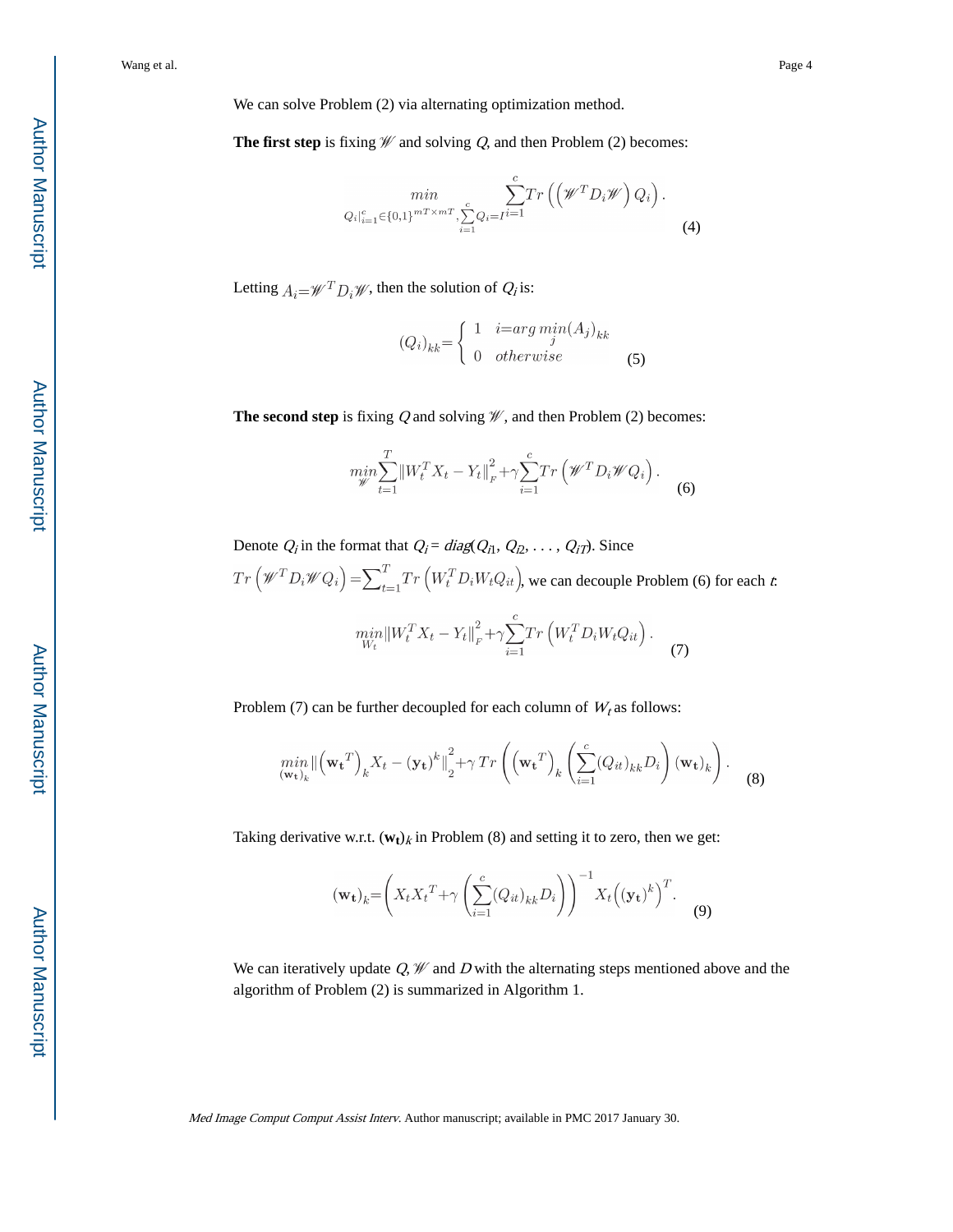#### **Convergence Analysis**

Our algorithm uses alternating optimization method, whose convergence has already been proved in [1]. In Algorithm 1, variables in each iteration has a closed form solution and can be computed fairly fast. In the following experiments on the ADNI data, the running time of each iteration is about 0.005 s and our method usually converges within one second.

### **4 Experimental Results**

In this section, we evaluate the prediction performance of our proposed method by applying it to the Alzheimer's Disease Neuroimaging Initiative (ADNI) database.

#### **4.1 Data Description**

Data used in the preparation of this article were obtained from the ADNI database [\(adni.loni.usc.edu](http://adni.loni.usc.edu)). Each MRI T1-weighted image was first anterior commissure (AC) posterior commissure (PC) corrected using MIPAV2, intensity inhomogeneity corrected using the N3 algorithm [10], skull stripped [16] with manual editing, and cerebellumremoved [15]. We then used FAST [17] in the FSL package3 to segment the image into gray matter (GM), white matter (WM), and cerebrospinal fluid (CSF), and used HAMMER [9] to register the images to a common space. GM volumes obtained from 93 ROIs defined in [5], normalized by the total intracranial volume, were extracted as features. Longitudinal scores were downloaded from three independent cognitive assessments including Fluency Test, Rey's Auditory Verbal Learning Test (RAVLT) and Trail making test (TRAILS). The details of these cognitive assessments can be found in the ADNI procedure manuals. The time points examined in this study for both imaging markers and cognitive assessments included baseline (BL), Month 6 (M6), Month 12 (M12) and Month 24 (M24). All the participants with no missing BL/M6/M12/M24 MRI measurements and cognitive measures were included in this study. A total of 385 sample subjects are involved in our study, among which we have 56 AD samples, and 181 MCI samples and 148 health control (HC) samples. Seven cognitive scores were included: (1) RAVLT TOTAL, RAVLT TOT6 and RAVLT RECOG scores from RAVLT cognitive assessment; (2) FLU ANIM and FLU VEG scores from Fluency cognitive assessment; (3) Trails A and Trails B scores from Trail making test.

#### **4.2 Performance Comparison on the ADNI Cohort**

We first evaluate the ability of our method to predict a certain set of cognitive scores via neuroimaging marker. We tracked the process along the time axis and intended to find the set of markers which could influence the cognitive score over the time points. As the evaluation metric, we reported the Root Mean Square Error (RMSE) as well as the Correlation Coefficient (CorCoe) between the predicted score and the ground truth.

We compared our method with all the counterparts discussed in the introduction, which are: Multivariate Linear Regression (MLR), Multivariate Ridge Regression (MRR), Longitudinal Trace-norm Regression (LTR), Longitudinal  $\ell_{2,1}$  norm Regression (L21R) and their combination ( $L21R + LTR$ ). To illustrate the advantage of simultaneously conducting task correlation and longitudinal feature learning, we also compared with the method of using K-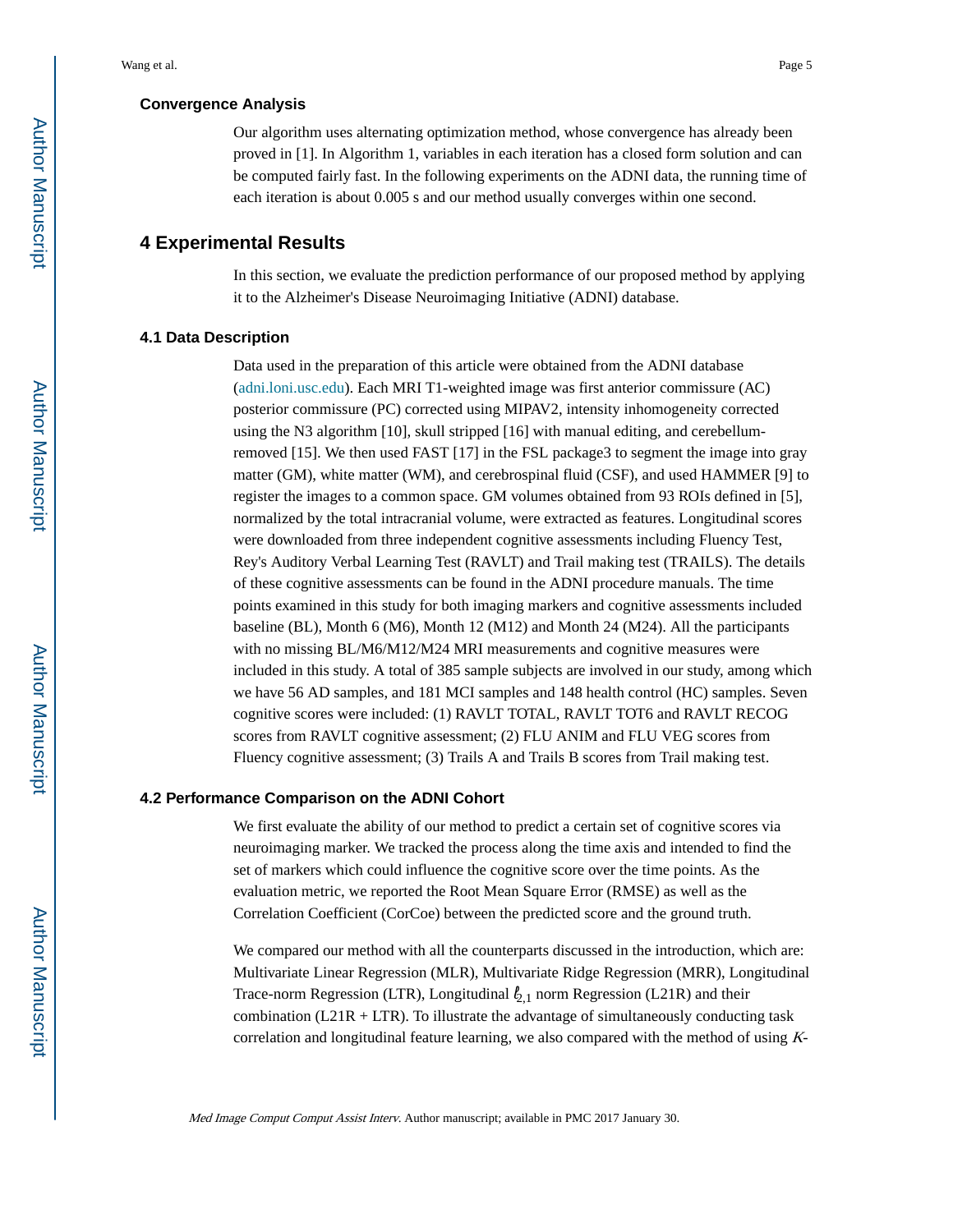means to cluster the tasks first and then implementing LTR in each group ( $K$ -means + LTR) as the baseline.

We utilized the 10-fold cross validation technique and ran 50 times for each method. The average RMSE and CorCoe on these 500 trials are reported. For MLR and MRR, since they were not designed for the longitudinal tasks, we computed the weight matrix for each time point separately and then merged them to the final weight matrix according to the definition  $W = [W_1, \dots, W_r]$ . Here in this experiment, the number of time points T is 4. Our initial analyses indicated that our model performs fairly stable when choosing parameter  $I$  from {2, 2.5, . . . , 5} and choosing parameter p from  $\{0.1, 0.2, \ldots, 0.8\}$  (data not shown). In our experiments, we fixed  $p = 0.1$  and  $l = 3$ .

The experimental results are summarized in Table 1. From all the results, we can notice that our method outperforms all other methods consistently on all data sets. The reasons go as follows: MLR and MRR assumed the cognitive measures at different time points to be independent, thus didn't consider the correlations along the time. Their neglects of the longitudinal correlation within the data was detrimental to their prediction ability. As for L21R, LTR and their combination  $LTR + L21R$ , even though they take into account the longitudinal information, they cannot handle the possible group structure within the cognitive scores. That is why they overweigh the standard methods like MLR and MRR in most cases, but are inferior to our proposed method. For  $K$ -means  $+ LTR$ , the clustering step is detached from the longitudinal association study, thus the learned interrelation structure is not optimal for the following longitudinal learning process. As for our proposed method, we not only captured longitudinal correlations among imaging features, but also detected group structure within cognitive scores. As was discussed in the theoretical sections, our model is able to find features which impact on the cognitive result at different stages and meanwhile cluster the cognitive results into groups. Thus, our model can capture features responsible for some, but not necessarily all, cognitive measures along the time continuum, which saves more effective information in the prediction.

#### **4.3 Identification of Longitudinal Imaging Markers**

We further take a special case, the RAVLT assessment, as an example to analyze results of our model. RAVLT is composed of three cognitive measures, which are: (1) the total number of words kept in mind by the testee in the first five trials, RAVLT TOTAL; (2) the number of words recalled during the 6th trial, RAVLT TOT6; and (3) the number of words recognized after a gap of 30 min, RAVLT RECOG. According to the common sense, these three measures should be interrelated with each other, thus clustered into the same group in our model. The result of our model shows a consistent obedience of this rule, i.e., no matter what the  $c$  value (number of groups) is, our model invariably put all these three measures to the same group, which is in line with reality. Specially, when c is larger than the real number of groups, the extra groups become empty.

Figure 1 shows the heat maps of the weight matrices learned by our method. The figures demonstrate the capture of a small set of features that are consistently associated to a certain group of cognitive measures (here the group includes all measures). Among the selected features, we found the top two are the hippocampal formation and thalamus, whose impacts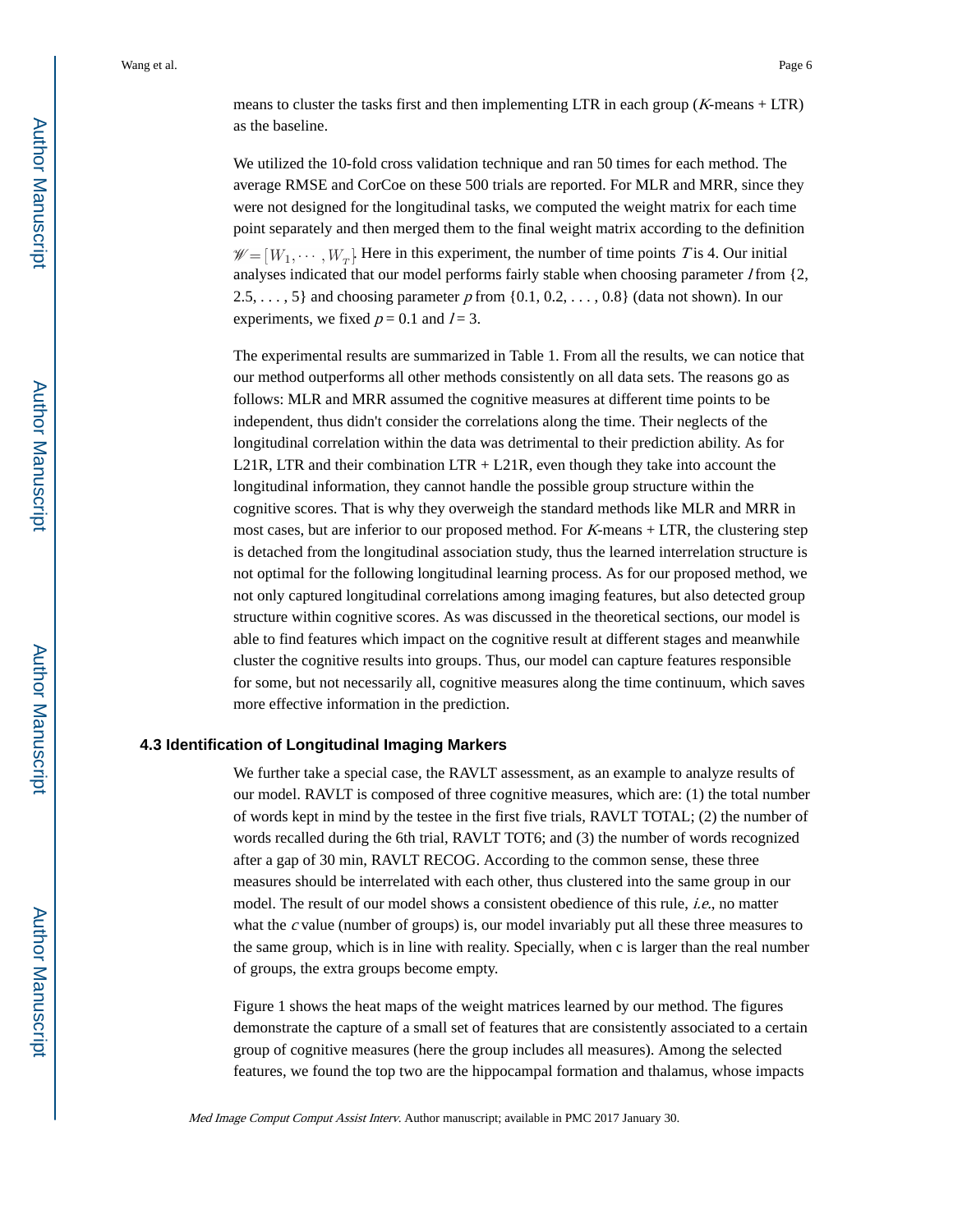on AD have already been proved in the previous papers [2,3]. In summary, our model is competent to select a small set of features that consistently correlate with a certain group of cognitive measures along the time axis. And the effectiveness of the selected features can be confirmed by previous reports in the literature.

## **5 Conclusion**

In this paper, we proposed a novel longitudinal structured low-rank regression model to study the longitudinal cognitive score prediction. Our model can simultaneously uncover the interrelation structures existing in different prediction tasks and utilize such learned interrelated structures to enhance the longitudinal learning model. Moreover, we utilized Schatten  $p$ -norm to extract the common subspace shared by the prediction tasks. Our new model is applied to ADNI cohort for cognitive impairment prediction using MRI data. Empirical results validate the effectiveness of our model, showing a potential to provide reference for current clinical research.

#### **Acknowledgments**

X. Wang and H. Huang were supported in part by NSF IIS-1117965, IIS-1302675, IIS-1344152, DBI-1356628, and NIH AG049371. D. Shen was supported in part by NIH AG041721.

## **References**

- 1. Bezdek JC, Hathaway RJ. Convergence of alternating optimization. Neural Parallel Sci. Comput. 2003; 11(4):351–368.
- 2. De Jong L, Van der Hiele K, Veer I, Houwing J, Westendorp R, Bollen E, De Bruin P, Middelkoop H, Van Buchem M, Van Der Grond J. Strongly reduced volumes of putamen and thalamus in Alzheimer's disease: an MRI study. Brain. 2008; 131(12):3277–3285. [PubMed: 19022861]
- 3. De Leon M, George A, Golomb J, Tarshish C, Convit A, Kluger A, De Santi S, Mc Rae T, Ferris S, Reisberg B, et al. Frequency of hippocampal formation atrophy in normal aging and Alzheimer's disease. Neurobiol. Aging. 1997; 18(1):1–11. [PubMed: 8983027]
- 4. Ewers M, Sperling RA, Klunk WE, Weiner MW, Hampel H. Neuroimaging markers for the prediction and early diagnosis of Alzheimer's disease dementia. Trends Neurosci. 2011; 34(8):430– 442. [PubMed: 21696834]
- 5. Kabani NJ. 3D anatomical atlas of the human brain. Neuroimage. 1998; 7:P–0717.
- 6. Nie F, Huang H, Cai X, Ding CH. Efficient and robust feature selection via joint  $h_{2,1}$ -norms minimization. Advances in Neural Information Processing Systems. 2010:1813–1821.
- 7. Nie, F., Huang, H., Ding, CH. Low-rank matrix recovery via efficient schatten p-norm minimization. AAAI; 2012.
- 8. Petrella JR, Coleman RE, Doraiswamy PM. Neuroimaging and early diagnosis of Alzheimer disease: a look to the future 1. Radiology. 2003; 226(2):315–336. [PubMed: 12563122]
- 9. Shen D, Davatzikos C. Hammer: hierarchical attribute matching mechanism for elastic registration. IEEE Trans. Med. Imaging. 2002; 21(11):1421–1439. [PubMed: 12575879]
- 10. Sled JG, Zijdenbos AP, Evans AC. A nonparametric method for automatic correction of intensity nonuniformity in MRI data. IEEE Trans. Med. Imaging. 1998; 17(1):87–97. [PubMed: 9617910]
- 11. Wang H, Nie F, Huang H, Kim S, Nho K, Risacher SL, Saykin AJ, Shen L. Identifying quantitative trait loci via group-sparse multitask regression and feature selection: an imaging genetics study of the ADNI cohort. Bioinformatics. 2012; 28(2):229–237. [PubMed: 22155867]
- 12. Wang, H., Nie, F., Huang, H., Risacher, S., Saykin, AJ., Shen, L. Identifying AD-sensitive and cognition-relevant imaging biomarkers via joint classification and regression.. In: Fichtinger,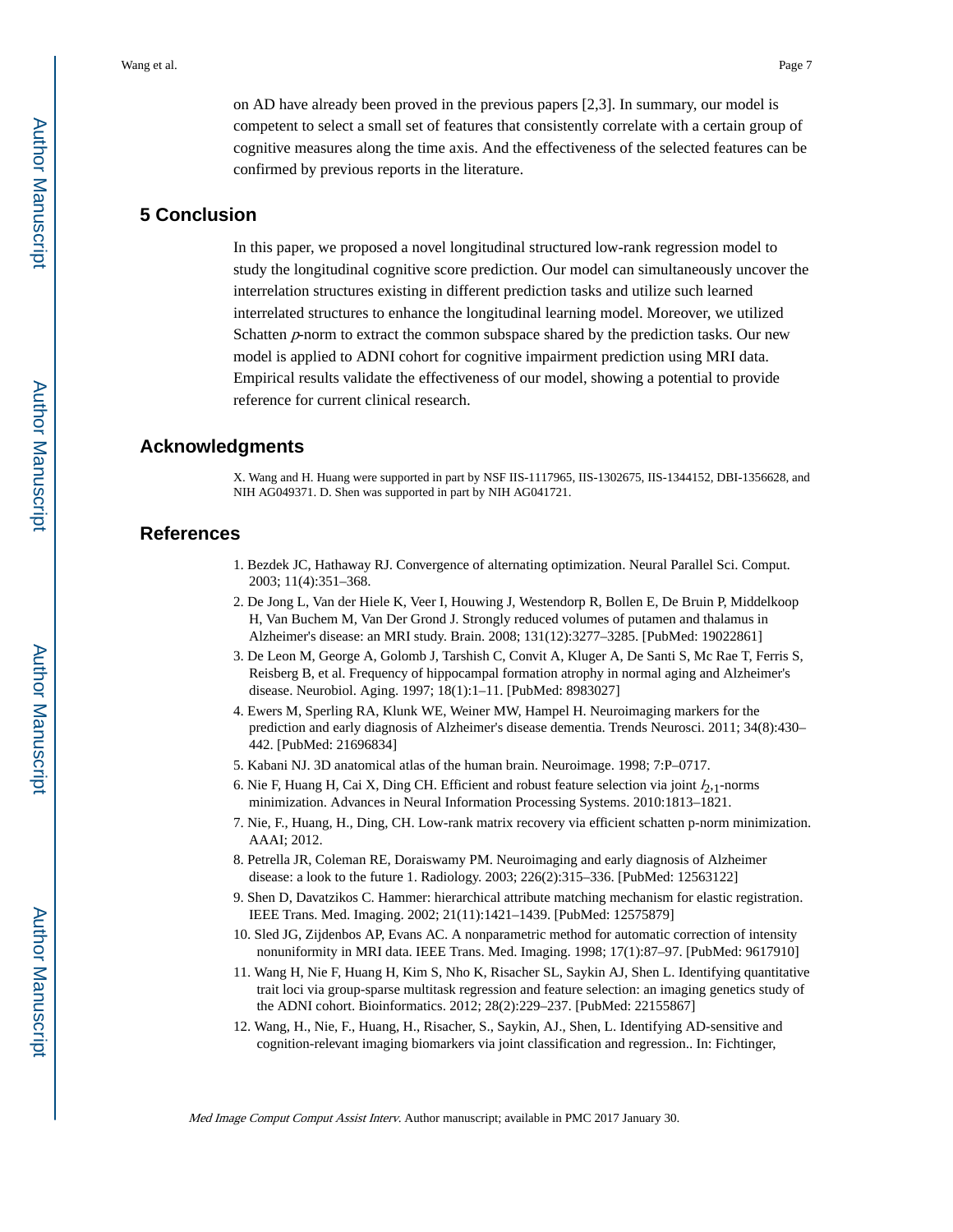G.Martel, A., Peters, T., editors. MICCAI 2011, Part III. LNCS. Vol. 6893. Springer; Heidelberg: 2011. p. 115-123.

- 13. Wang H, Nie F, Huang H, Yan J, Kim S, Nho K, Risacher SL, Saykin AJ, Shen L, et al. From phenotype to genotype: an association study of longitudinal phenotypic markers to Alzheimer's disease relevant SNPs. Bioinformatics. 2012; 28(18):i619–i625. [PubMed: 22962490]
- 14. Wang H, Nie F, Huang H, Yan J, Kim S, Risacher S, Saykin A, Shen L. High-order multi-task feature learning to identify longitudinal phenotypic markers for Alzheimer's disease progression prediction. Advances in Neural Information Processing Systems. 2012:1277–1285.
- 15. Wang Y, Nie J, Yap PT, Li G, Shi F, Geng X, Guo L, Shen D. Alzheimer's Disease Neuroimaging Initiative: Knowledge-guided robust MRI brain extraction for diverse large-scale neuroimaging studies on humans and non-human primates. PloS One. 2014; 9(1):e77810. [PubMed: 24489639]
- 16. Wang, Y., Nie, J., Yap, P-T., Shi, F., Guo, L., Shen, D. Robust deformable-surface-based skullstripping for large-scale studies.. In: Fichtinger, G.Martel, A., Peters, T., editors. MICCAI 2011. LNCS. Vol. 6893. Springer; Heidelberg: 2011. p. 635-642.doi:10.1007/978-3-642-23626-6 78
- 17. Zhang Y, Brady M, Smith S. Segmentation of brain MR images through a hidden Markov random field model and the expectation-maximization algorithm. IEEE Trans. Med. Imaging. 2001; 20(1): 45–57. [PubMed: 11293691]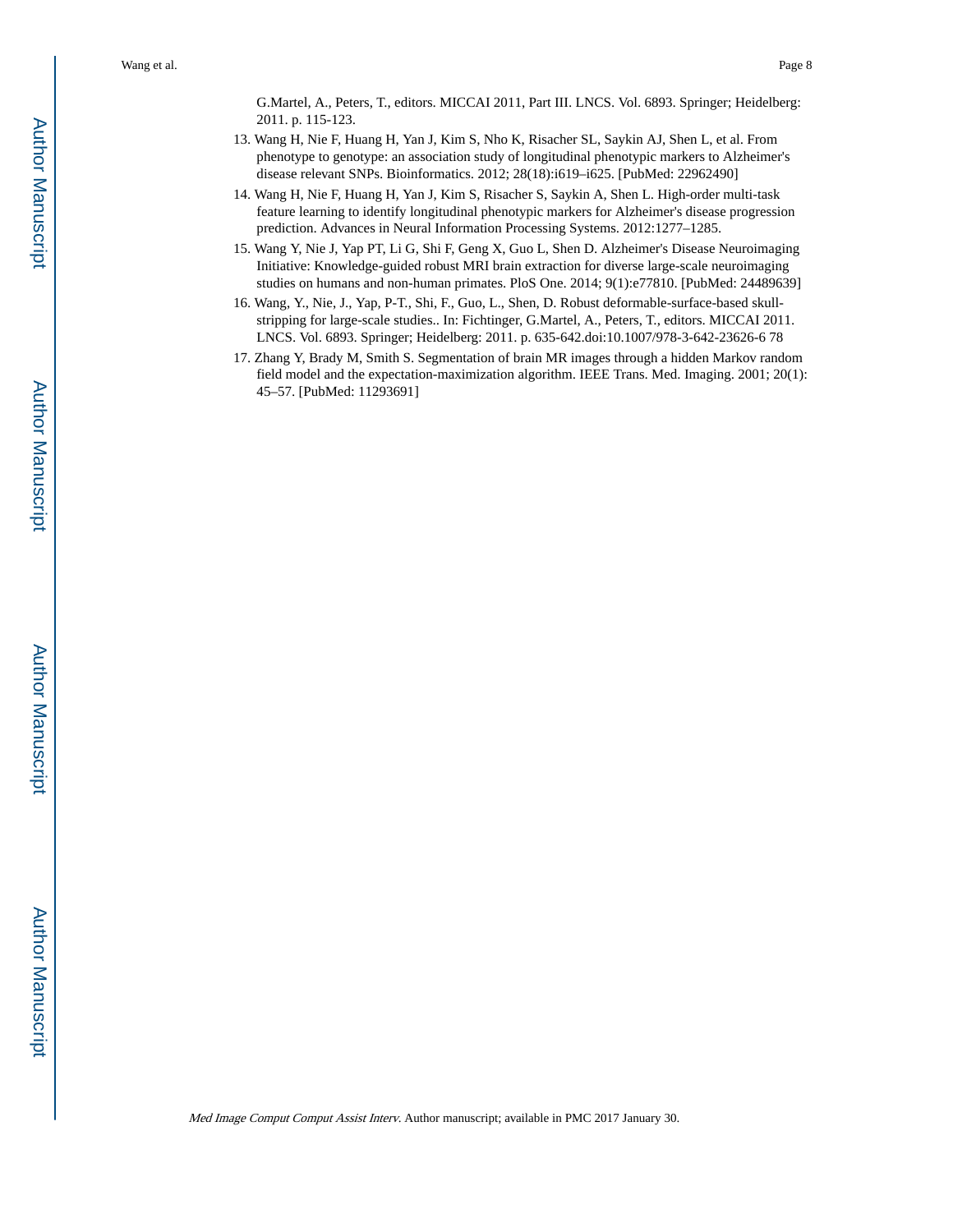

#### **Fig. 1.**

Heat maps of our learned weight matrices on the RAVLT cognitive assessment via MRI data. The weight matrices at four time points, BL, M6, M12 and M24, are plotted. We draw two matrices for each time point, where the left figure is for the left hemisphere and the right figure for the right hemisphere. For each weight matrix, columns denote neuroimaging features while rows represent three different RAVLT scores, which are RAVLT TOTAL, RAVLT TOT6 and RAVLT RECOG, respectively. Imaging features (columns) with larger weights possess higher correlation with the corresponding cognitive measure.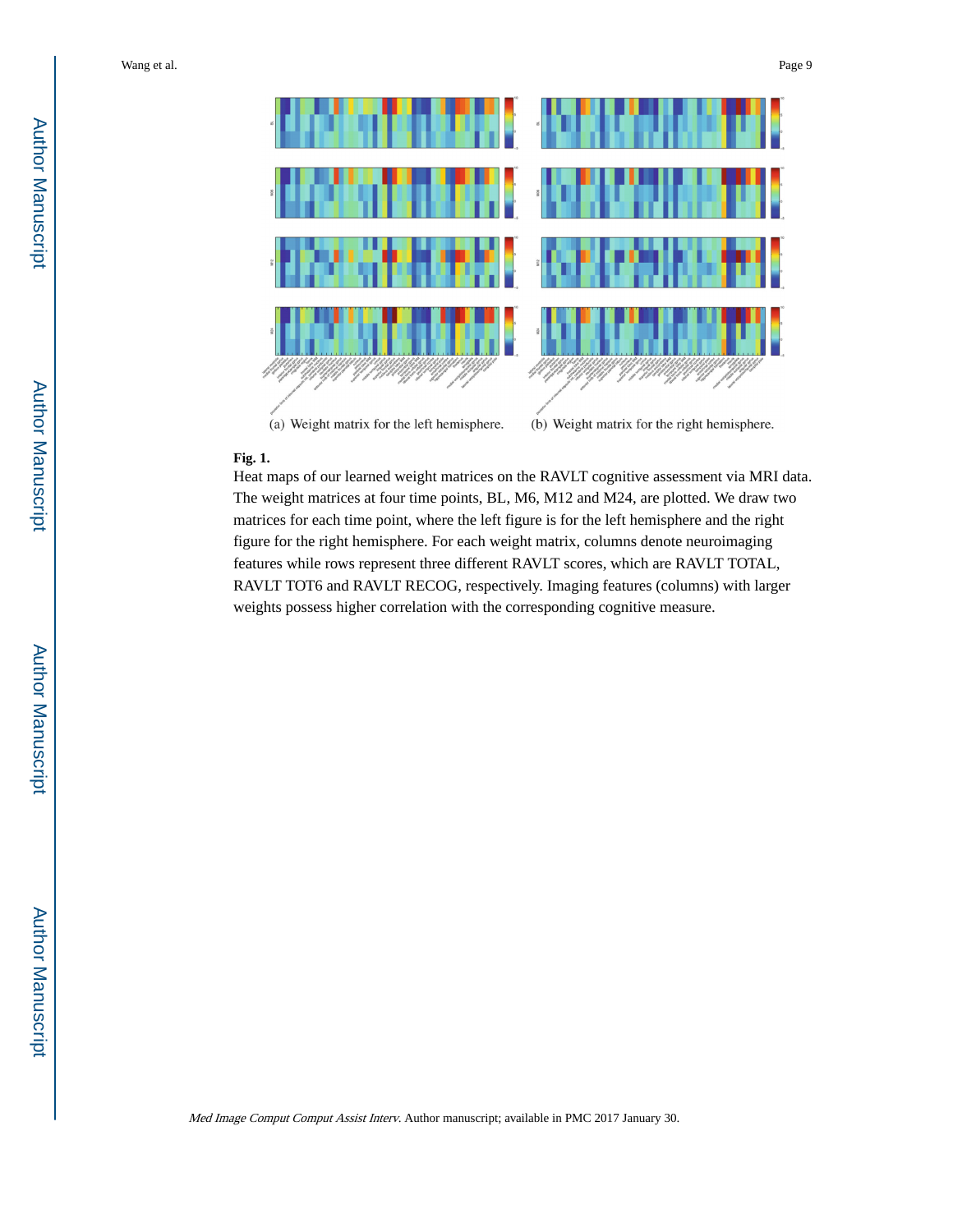#### **Table 1**

Cognitive assessment FLUENCY, RAVLT and TRAILS prediction comparison via RMSE and CorCoe. Better performance corresponds to lower RMSE or higher CorCoe value.

|             |                | <b>MLR</b> | <b>MRR</b> | <b>LTR</b> | L21R  | $L21R + LTR$ | $K$ -means + LTR | <b>OURS</b> |
|-------------|----------------|------------|------------|------------|-------|--------------|------------------|-------------|
| <b>RMSE</b> | <b>FLUENCY</b> | 0.352      | 0.350      | 0.343      | 0.339 | 0.345        | 0.351            | 0.316       |
|             | RAVLT          | 0.469      | 0.447      | 0.458      | 0.445 | 0.448        | 0.459            | 0.417       |
|             | <b>TRAILS</b>  | 0.571      | 0.554      | 0.564      | 0.551 | 0.567        | 0.557            | 0.511       |
| CorCoe      | <b>FLUENCY</b> | 0.504      | 0.499      | 0.516      | 0.528 | 0.513        | 0.503            | 0.579       |
|             | RAVLT          | 0.872      | 0.880      | 0.877      | 0.879 | 0.879        | 0.874            | 0.891       |
|             | <b>TRAILS</b>  | 0.541      | 0.551      | 0.548      | 0.558 | 0.547        | 0.562            | 0.600       |

Author Manuscript Author Manuscript